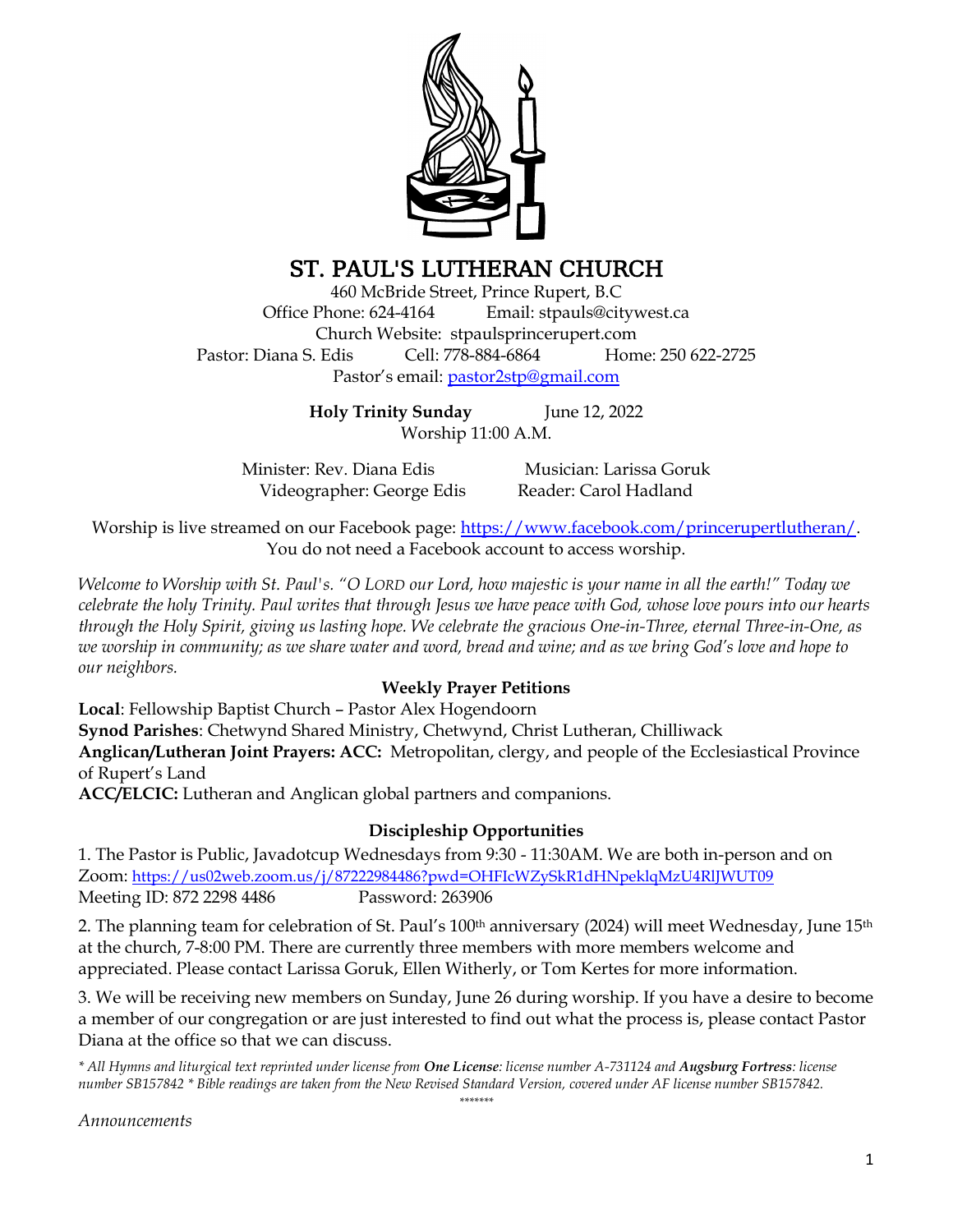### *Confession and Forgiveness*

Blessed be the holy Trinity,  $+$  one God, whose steadfast love endures forever.

### **Amen.**

Let us confess our sin in the presence of God and of one another.

*Silence is kept for reflection.*

Merciful God,

**we confess that we have not followed your path but have chosen our own way. Instead of putting others before ourselves, we long to take the best seats at the table. When met by those in need, we have too often passed by on the other side. Set us again on the path of life. Save us from ourselves and free us to love our neighbors. Amen.**

Hear the good news! God does not deal with us according to our sins but delights in granting pardon and mercy. In the name of  $\pm$  Jesus Christ, your sins are forgiven. You are free to love as God loves. **Amen.**



Text: John Marriott, 1780–1825, alt.<br>Music: ITALIAN HYMN, Felice de Giardini, 1716–1796

L: The grace of our Lord Jesus Christ, the love of God, and the communion of the Holy Spirit be with you all.

**And also with you.**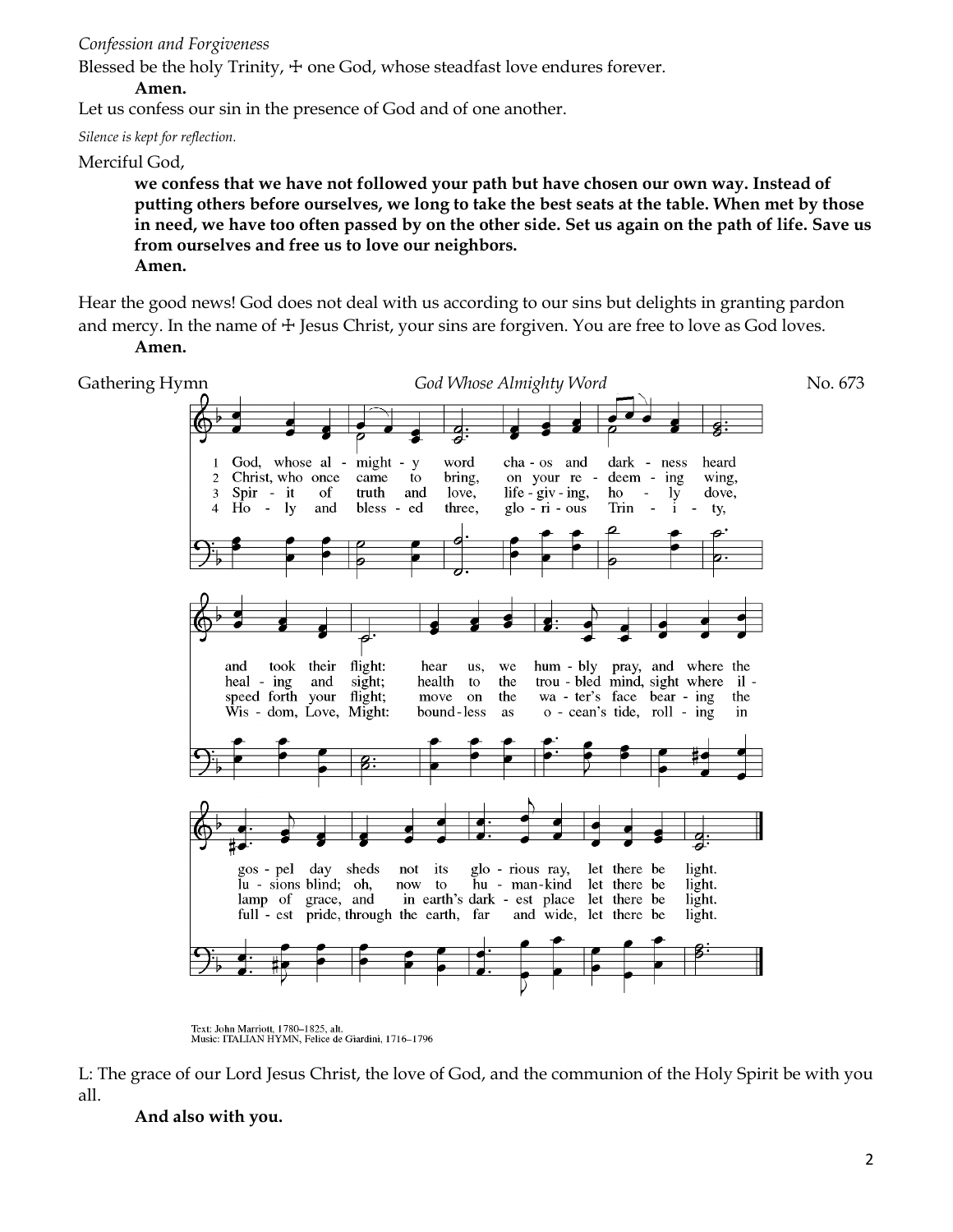

Duplication in any form prohibited without permission or valid license from copyright administrator.

### *Prayer of the Day*

**Almighty Creator and ever-living God: we worship your glory, eternal Three-in-One, and we praise your power, majestic One-in-Three. Keep us steadfast in this faith, defend us in all adversity, and bring us at last into your presence, where you live in endless joy and love, Father, Son, and Holy Spirit, one God, now and forever. Amen.**

Our first reading is from Proverbs, beginning at the 8th chapter 8:1-4, 22-31

 Does not wisdom call, and does not understanding raise her voice? On the heights, beside the way, at the crossroads she takes her stand; beside the gates in front of the town, at the entrance of the portals she cries out: "To you, O people, I call, and my cry is to all that live. The LORD created me at the beginning of his work, the first of his acts of long ago. Ages ago I was set up, at the first, before the beginning of the earth. When there were no depths I was brought forth, when there were no springs abounding with water. Before the mountains had been shaped, before the hills, I was brought forth when he had not yet made earth and fields, or the world's first bits of soil. When he established the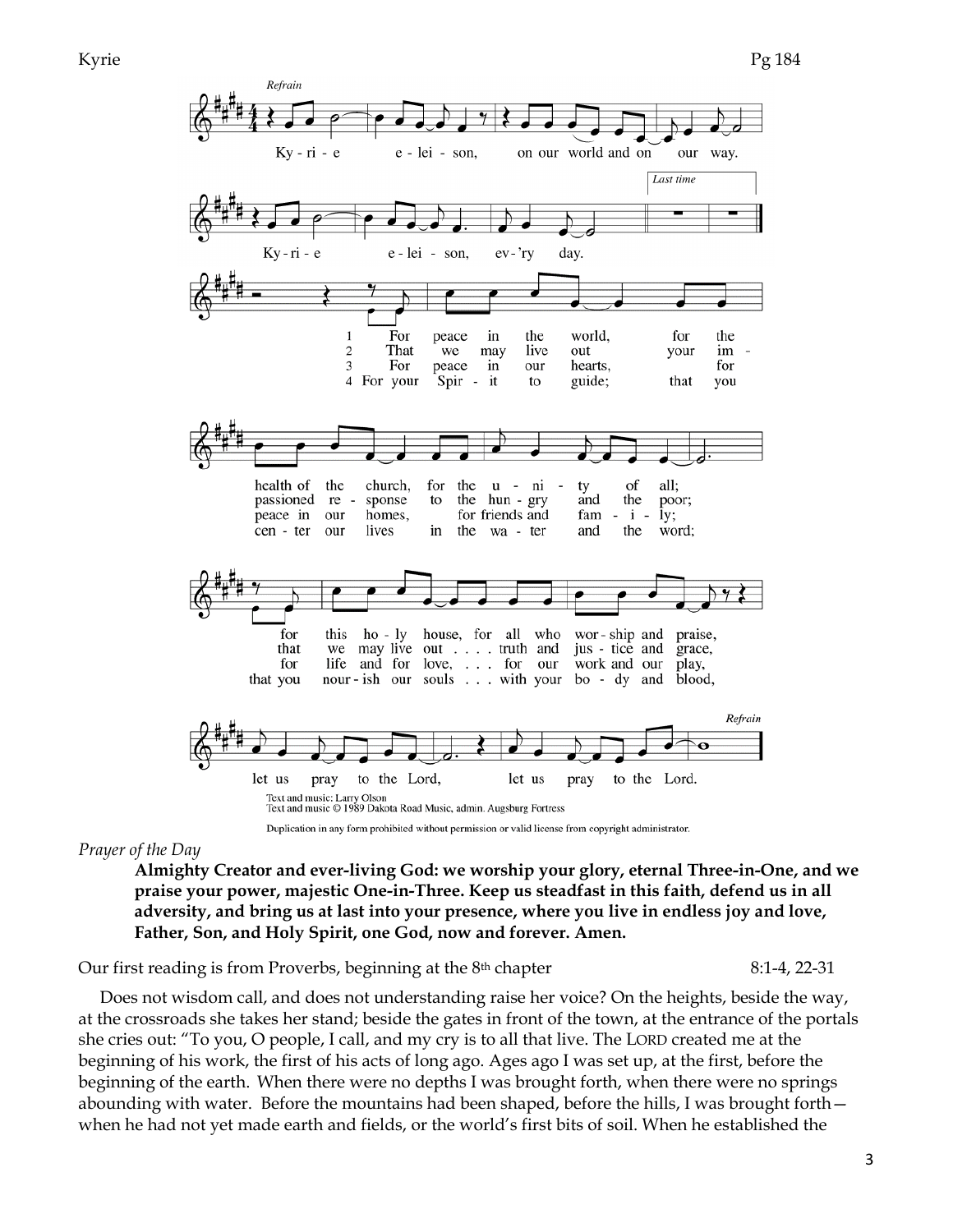heavens, I was there, when he drew a circle on the face of the deep, when he made firm the skies above, when he established the fountains of the deep, when he assigned to the sea its limit, so that the waters might not transgress his command, when he marked out the foundations of the earth, then I was beside him, like a master worker; and I was daily his delight, rejoicing before him always, rejoicing in his inhabited world and delighting in the human race."

L: The word of the Lord,

**C: Thanks be to God**

We read Psalm 8:1-9 responsively: (*leader reads the light print, congregation reads the bold)*

O LORD our Lord, how majestic is your name in all the earth!

**you whose glory is chanted above the heavens out of the mouths of infants and children; you have set up a fortress against your enemies, to silence the foe and avenger.**

When I consider your heavens, the work of your fingers,

the moon and the stars you have set in their courses,

### **what are mere mortals that you should be mindful of them,**

**human beings that you should care for them?**

Yet you have made them little less than divine; with glory and honor you crown them.

**You have made them rule over the works of your hands;**

**you have put all things under their feet:**

all flocks and cattle, even the wild beasts of the field,

**the birds of the air, the fish of the sea, and whatever passes along the paths of the sea.** O LORD our Lord, how majestic is your name in all the earth!

Our second reading is from Romans beginning at the 5th chapter 5:1-5

 Therefore, since we are justified by faith, we have peace with God through our Lord Jesus Christ, through whom we have obtained access to this grace in which we stand; and we boast in our hope of sharing the glory of God. And not only that, but we also boast in our sufferings, knowing that suffering produces endurance, and endurance produces character, and character produces hope, and hope does not disappoint us, because God's love has been poured into our hearts through the Holy Spirit that has been given to us.

L: The word of the Lord, **C: Thanks be to God**

Gospel Acclamation **page 179** and the set of the set of the set of the set of the set of the set of the set of the set of the set of the set of the set of the set of the set of the set of the set of the set of the set of t whom shall we You have the  $Al-le - lu$ ia. Lord, to  $\mathbf{g}_0$ ? words of e - ter - nal life.  $Al - le - lu - ia$ . Al-le-lu - ia, al - le - lu - ia. Al-le - lu - ia.  $Al-le - lu - ia$ , al - le - lu - ia.

The holy gospel according to John, beginning at the  $16<sup>th</sup>$  chapter 16:12-15 **Glory to you, O Lord**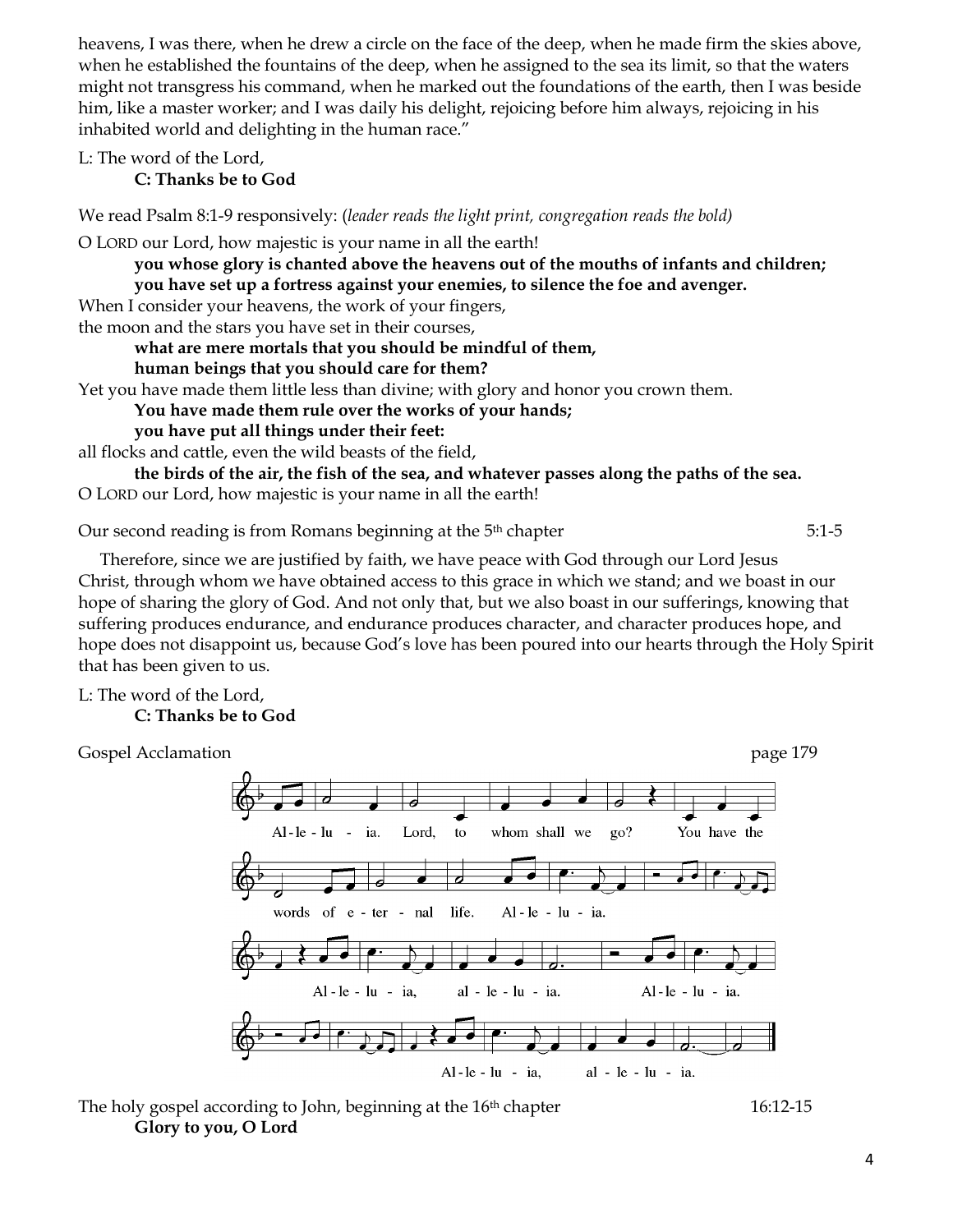[Jesus said,] "I still have many things to say to you, but you cannot bear them now. When the Spirit of truth comes, he will guide you into all the truth; for he will not speak on his own, but will speak whatever he hears, and he will declare to you the things that are to come. He will glorify me, because he will take what is mine and declare it to you. All that the Father has is mine. For this reason I said that he will take what is mine and declare it to you."

L: The gospel of the Lord.

### **Praise to you, O Christ.**

Sermon Rev. Diana Edis



### *Nicene Creed* page 104

**We believe in one God, the Father, the Almighty,**

**maker of heaven and earth, of all that is, seen and unseen.**

**We believe in one Lord, Jesus Christ, the only Son of God, eternally begotten of the Father, God from God, Light from Light, true God from true God, begotten, not made, of one Being with the Father; through him all things were made. For us and for our salvation he came down from heaven, was incarnate of the Holy Spirit and the virgin Mary and became truly human. For our sake he was crucified under Pontius Pilate; he suffered death and was buried. On the third day he rose again in accordance with the scriptures; he ascended into heaven and is seated at the right hand of the Father. He will come again in glory to judge the living and the dead, and his kingdom will have no end.**

**We believe in the Holy Spirit, the Lord, the giver of life, who proceeds from the Father and the Son,**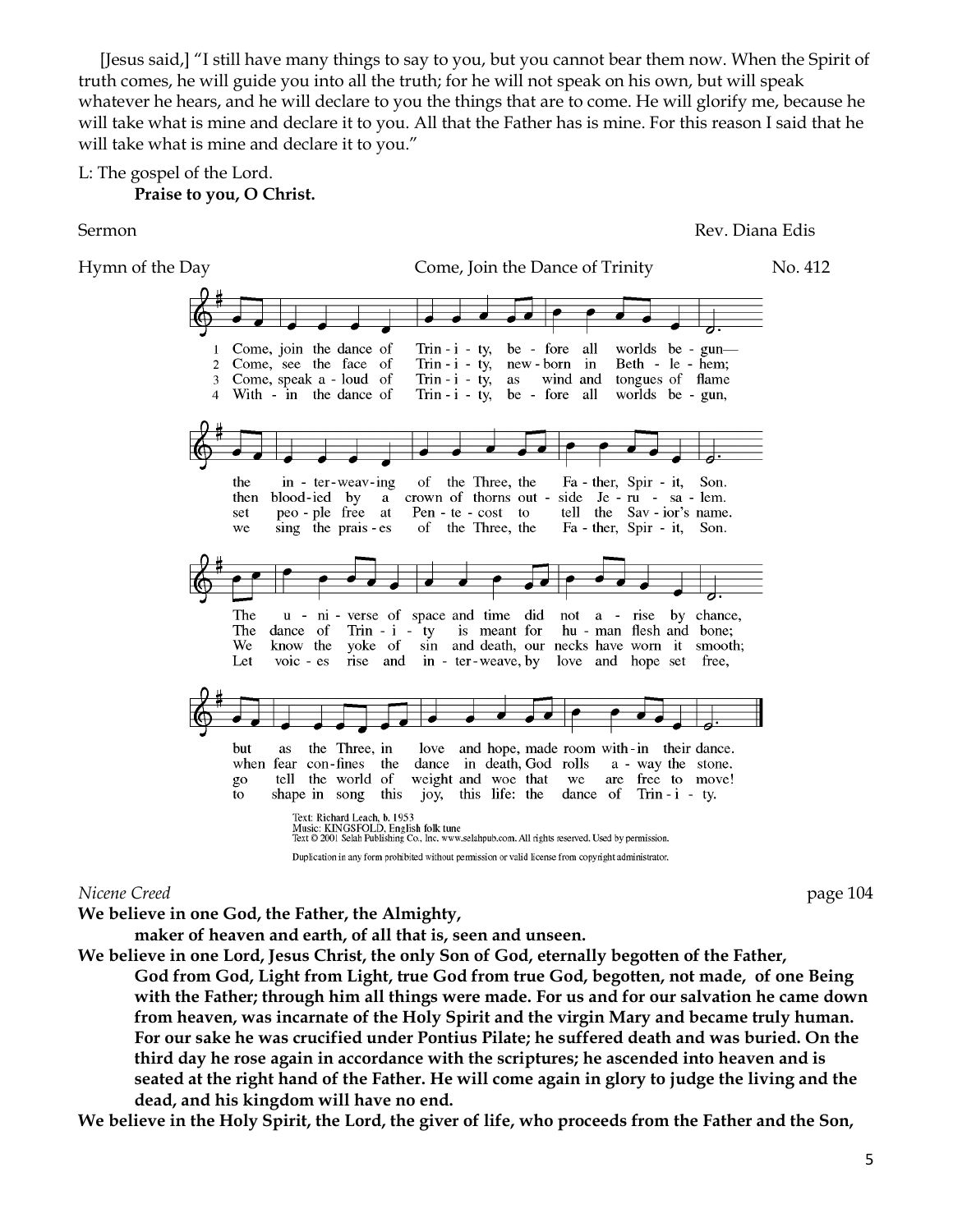**who with the Father and the Son is worshiped and glorified, who has spoken through the prophets.**

**We believe in one holy catholic and apostolic church. We acknowledge one baptism for the forgiveness of sins. We look for the resurrection of the dead, and the life of the world to come. Amen.**

*Prayers of Intercession*: (petition end: God of grace,)

(petition response: **hear our prayer.)**

L: The peace of Christ be with you always.

### **And also with you.**

## *Offering*

*Offerings may be mailed to the church or placed in our mailbox or you can send e-transfers to offering2stpauls@citywest.ca. You may also give through CanadaHelps to St. Paul's Lutheran, Prince Rupert.*

God of goodness and growth, all creation is yours, and your faithfulness is sure. Receive the gifts we bring, and nourish us to proclaim your abiding love in our communities and in the world, through Jesus Christ, our strength and our song.

### **Amen.**

L: Gathered into one across time and space by the Holy Spirit, let us pray as Jesus taught us, using whatever version of that prayer comforts you. We pray:

### **Our Father in heaven, hallowed be your name, your kingdom come, your will be done, on earth as in heaven. Give us today our daily bread. Forgive us our sins as we forgive those who sin against us. Save us from the time of trial and deliver us from evil. For the kingdom, the power, and the glory are yours, now and forever. Amen.**

The God of peace, Father,  $\pm$  Son, and Holy Spirit, bless you, comfort you, and show you the path of life this day and always.

# **Amen.**

Sending Hymn *Holy, Holy, Holy, Lord God Almighty* No. 413 $Ho - ly,$  $ho - ly$ , ho ly, Lord God Al - might y!  $Ho - Iy$ ,  $ho - iy$ , ho  $1y!$ All the saints a - dore  $\mathbf 2$ thee,  $Ho - Iy$ ,  $ho - iy$ ,  $\overline{3}$ ho ly! Though the dark-ness hide thee, God Al - might - y!  $\overline{\mathbf{4}}$  $Ho - ly$  $ho - ly$ , ho  $1v!$ Lord Ear  $\operatorname{morn}$ ly in the ing our song shall rise to thee.  $cast$ ing down their gold - en crowns a round the glass  $\mathbf{y}$ sea: though the eye of sin - ful - ness thy  $g$ lo - ry may not see, All thy works shall praise thy name in earth and and sky sea.